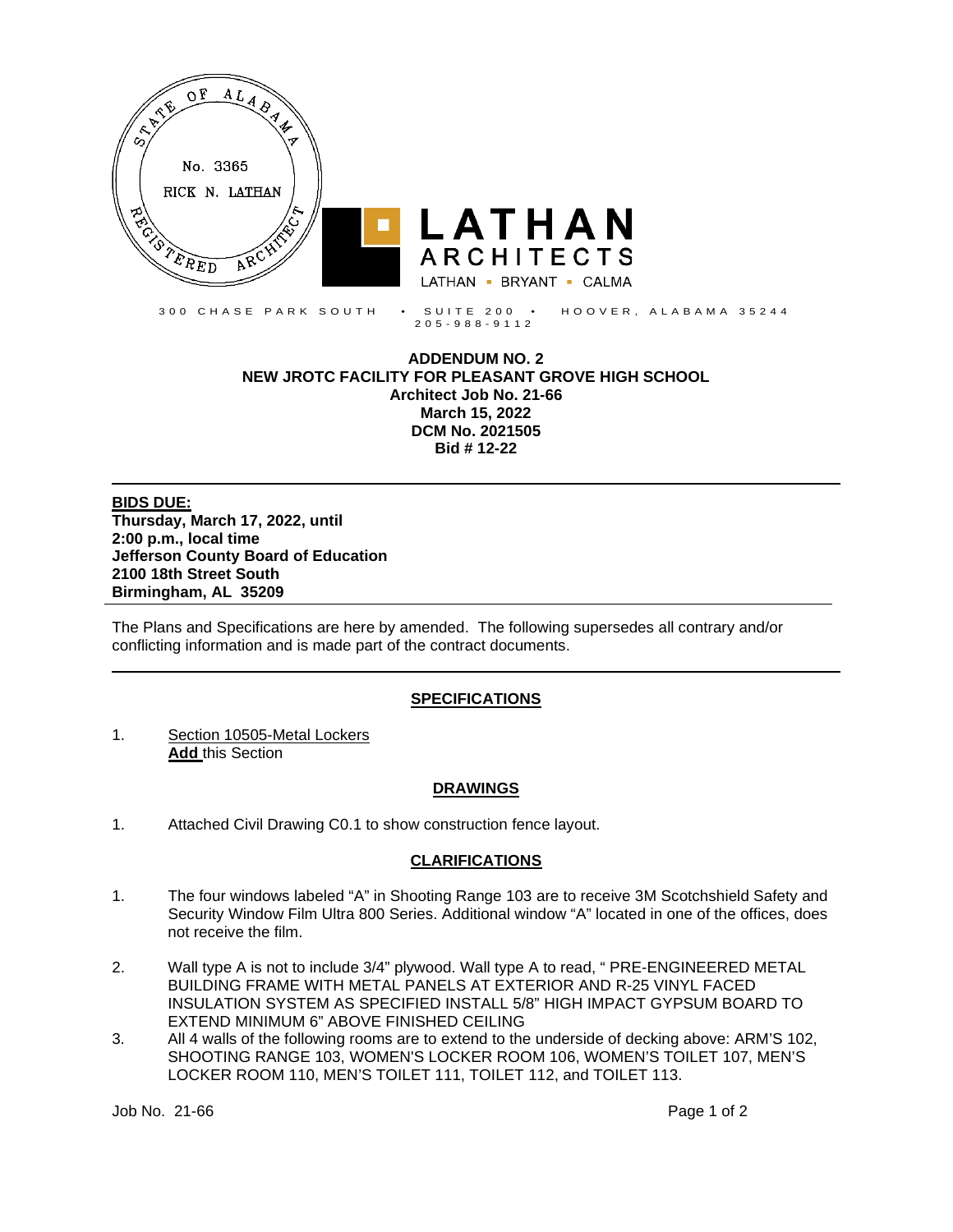# **APPROVED MANUFACTURERS**

The following manufacturers have submitted data for prior approval and have been approved by our office, **contingent upon the stipulation that their products must meet or exceed the contract specifications**.

**Product Manufacturer** (15760) Johnson Controls<br>
(15766) Johnson Controls Johnson Controls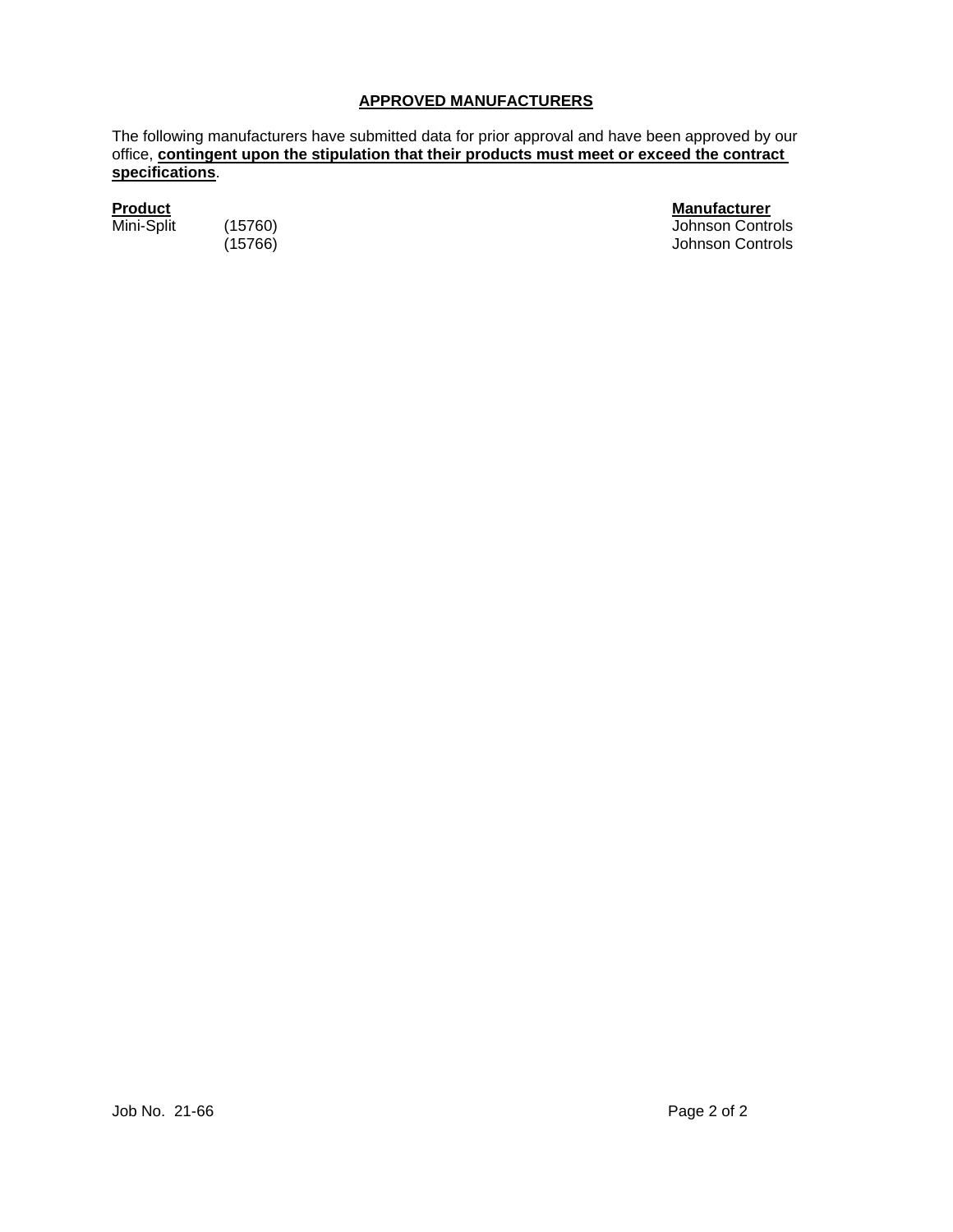## 1.0 - GENERAL

- 1.1 Related Documents
	- A. General Conditions
	- B. Division One
- 1.2 Scope Of Work
	- A. Description: Furnish and install factory-assembled Heavy-Duty MIG-Welded Metal Lockers, complete, as shown and specified per contract documents.
- 1.3 Related Work Specified Elsewhere:
	- A. Concrete: Section 03320
	- B. Rough Carpentry: Section 06100
	- C. Finish Carpentry: Section 06210
- 1.4 Submittals
	- A. Refer to Section 01350 Submittals
	- B. Shop Drawings: Submit drawings showing locker types, sizes, quantities, including all necessary details relating to anchoring, trim installation and relationship to adjacent surfaces.
	- C. Color Charts: Provide color charts showing manufacturer's available colors (minimum 24). Provide metal samples if requested.
	- D. Numbering: Locker numbering sequence will be provided by the approving authority and noted on approved shop drawings returned to the locker contractor.
- 1.5 Quality Assurance
	- A. Manufacturing Standard: Provide metal lockers that are standard products of a single manufacturer, with interchangeable like parts. Include necessary mounting accessories, fittings, and fastenings.
	- B. Fabricator Qualifications: Firm experience (minimum 5 years) in successfully producing the type of metal lockers indicated for this project, with sufficient production capacity to produce required units without causing delay in the work.
	- C Installer Qualifications: Engage an experienced (minimum 2 years) installer who has successfully completed installation of the type of metal lockers and extent to that indicated for this project.
- 1.6 Product Handling
	- A. All work shall be fabricated in ample time so as to not delay construction process.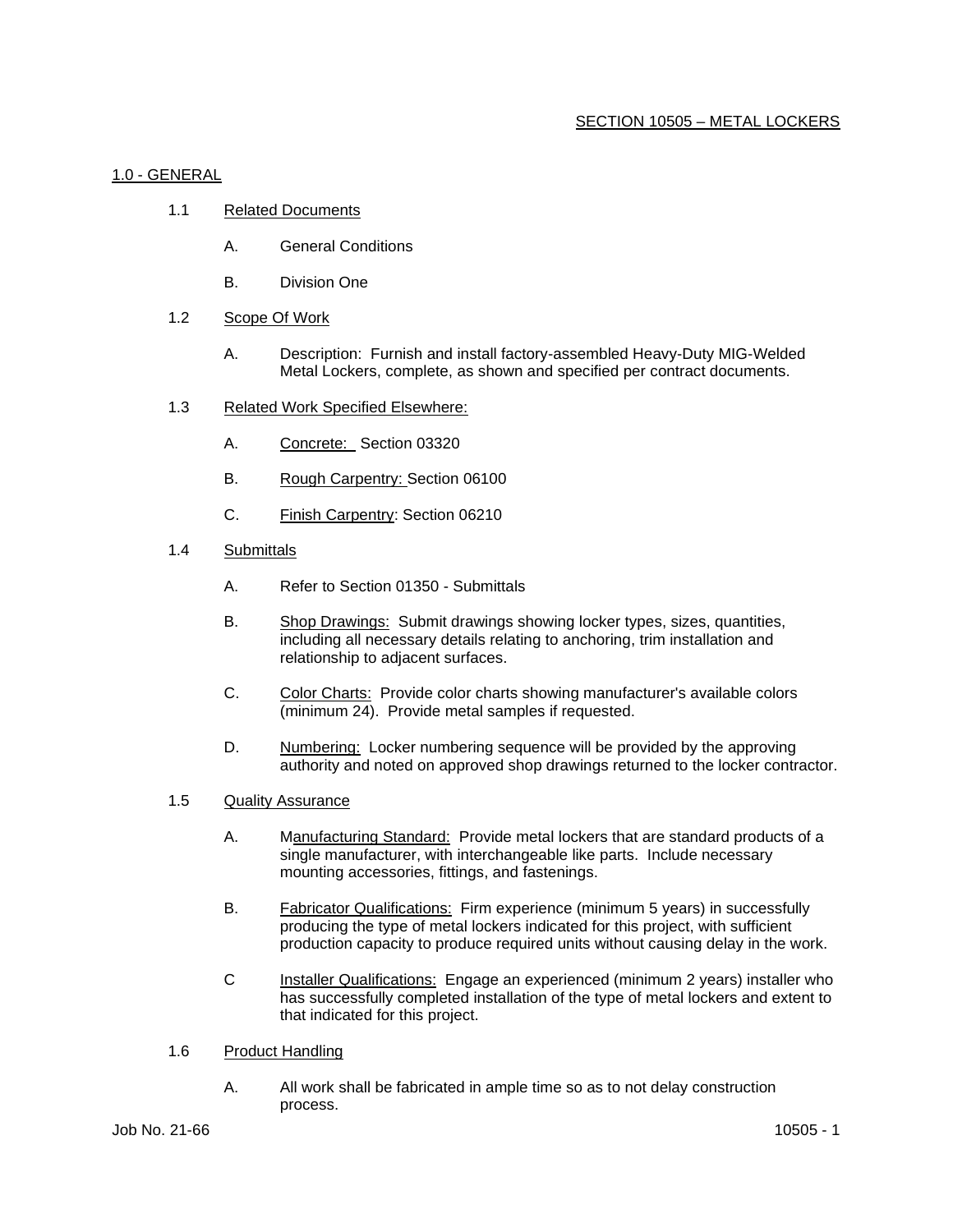- B. All materials shall be delivered to the site at such a time as required for proper coordination of the work. Materials are to be received in the manufacturer's original, unopened packages and shall bear the manufacturer's label.
- C. Store all materials in a dry and well-ventilated place adequately protected from the elements.
- 1.7 Guarantee

LIFETIME WARRANTY**:** Submit upon completion of the work, warranty covering all defects in materials and workmanship excluding finish, damage resulting from deliberate destruction and vandalism under this section for the lifetime of the facility.

## 2.0 - PRODUCTS

- 2.1 Manufacturers
	- A. Subject to compliance with the design, material, method of fabrication and installation as required in this specification section or modified as shown on drawings. Manufacturers offering products which may be incorporated in the work include the following: List Industries Inc. (Basis of Design) Art Metal Products, Pro Sport Series Debourgh, Twin Frame Series
	- B. Other Locker manufacturers may submit for preapproval at least 10 days prior to bid. Comply with Section 01360.
- 2.2 Locker Types
	- A. Type 3 **"Athletic Team Lockers**" as manufactured by List industries Inc. or approved equal.

Athletic Team Lockers (The Varsity):

- 1. Type: Single Tier
- 2. Size: 18" wide x 18" deep x 72" high
- 3. Box Doors (required): 14 gauge non-perforated sheet steel, side hinged with finger pull latch
- 4. Seat (required): 14 gauge sheet steel
- 5. Sides: Fully-framed 13 gauge ½" flattened expanded metal (diamond perforated or ¾" expanded metal will NOT be accepted).
- 6. Tops, Bottoms, Shelves: 16 gauge solid galvanneal sheet steel
- 7. Backs: 18 gauge solid sheet steel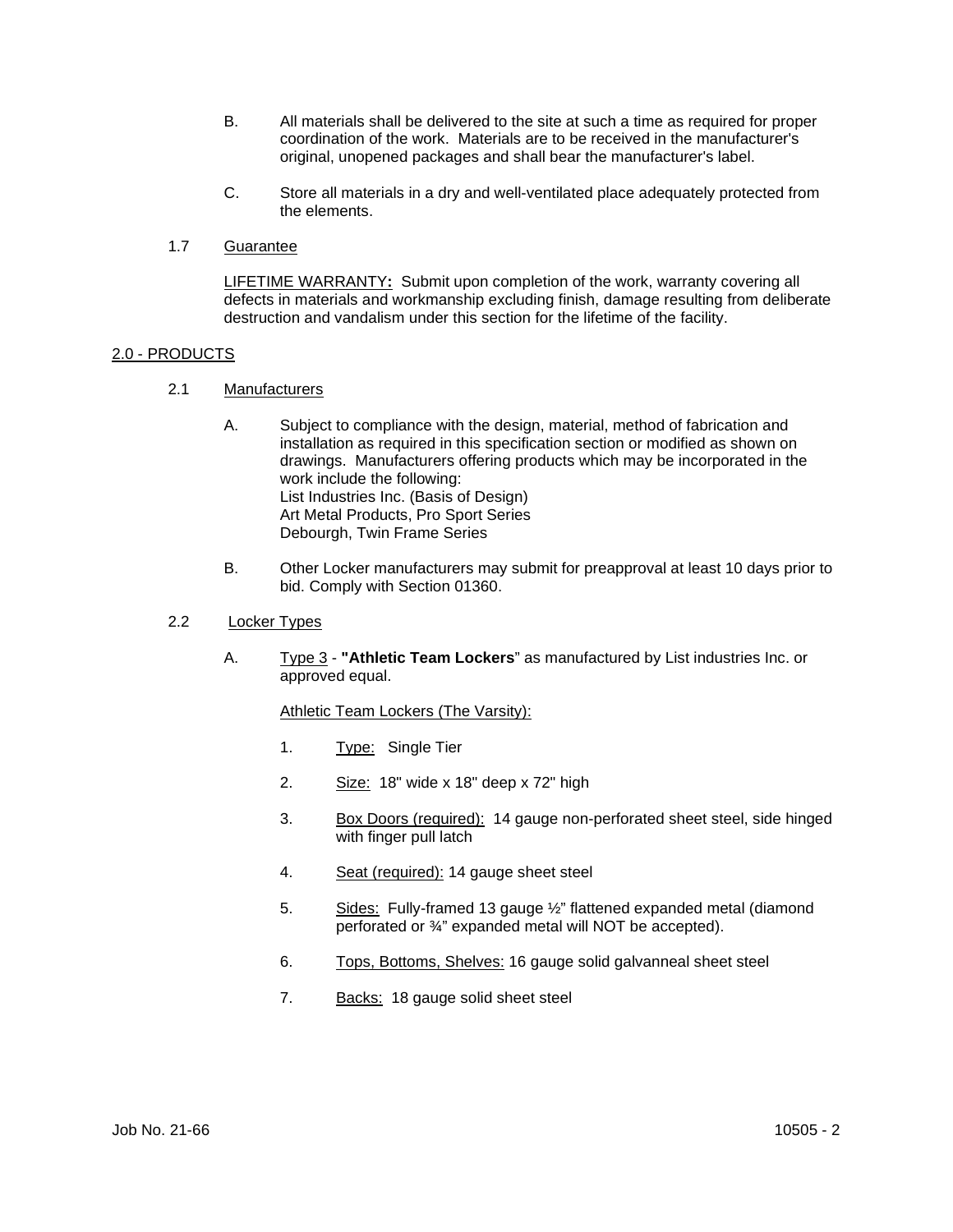# 2.3 Locker Room Seating

# A. Benches:

1. Provide standard locker benches with pedestal as indicated on drawings. Length as indicated on drawing.

## 2.4 Fabrication

- A. Materials:
	- 1. Steel Sheet: All sheet steel used in fabrication shall be prime grade free from scale and imperfections and capable of taking a heavy coat of custom blend powder coat.
	- 2 Fasteners: Cadmium, zinc or nickel plated steel; bolt heads, slotless type; self locking nuts or lock washers.
	- 3. Hardware: Hooks and hang rods of cadmium plated or zinc plated steel or cast aluminum. Coat Rods of stainless steel tube.
	- 4. Handle: Zinc plated, cold rolled finger pull Type 1 Handle: Seamless drawn 304 stainless steel recessed handle - Type 2 and Type 3
	- 5. Number Plates: To be aluminum with not less that 3/8" high etched numbers attached to door with two aluminum rivets.

### 2.5 Construction

All lockers shall be factory-assembled, of all **MIG** welded construction, in multiple column units to meet job conditions**. Assembly of locker bodies by means of bolts, screws, or rivets will not be permitted. Welding of knockdown locker construction is not acceptable.** Grind exposed welds and metal edges flush and make safe to touch.

Frame / Vertical Side panels: Shall be of 13 gauge 1/2" flattened expanded metal framed by 16 gauge Hollow "T" tubular sections and channel frame members designed to enclose all four edges of the side panel with the entire assembly MIG welded to form a rigid frame for each locker. The channel frame members are welded to the front and rear vertical frame members to create and anchor bearing surface of 1-1/4 inches wide x the depth of the locker at each side panel. **Note: Diamond perforated sheet steel or 3/4" expanded metal will NOT be accepted.**

Locker Base:4" Concrete Curb by others.

Flat Tops: Shall be formed of one piece of 16 gauge cold rolled sheet steel and shall be an integral part MIG welded to each vertical side panel frame member and be continuous to cover the full width of a multiple framed locker unit.

Backs: Shall be 18 gauge cold rolled sheet steel, be continuous to cover a multiple framed unit and welded to frame member.

- 2.6 Locker Accessories:/Equipment: Type 3/
	- A. Provide Padlock Hasp -Locks by Owner.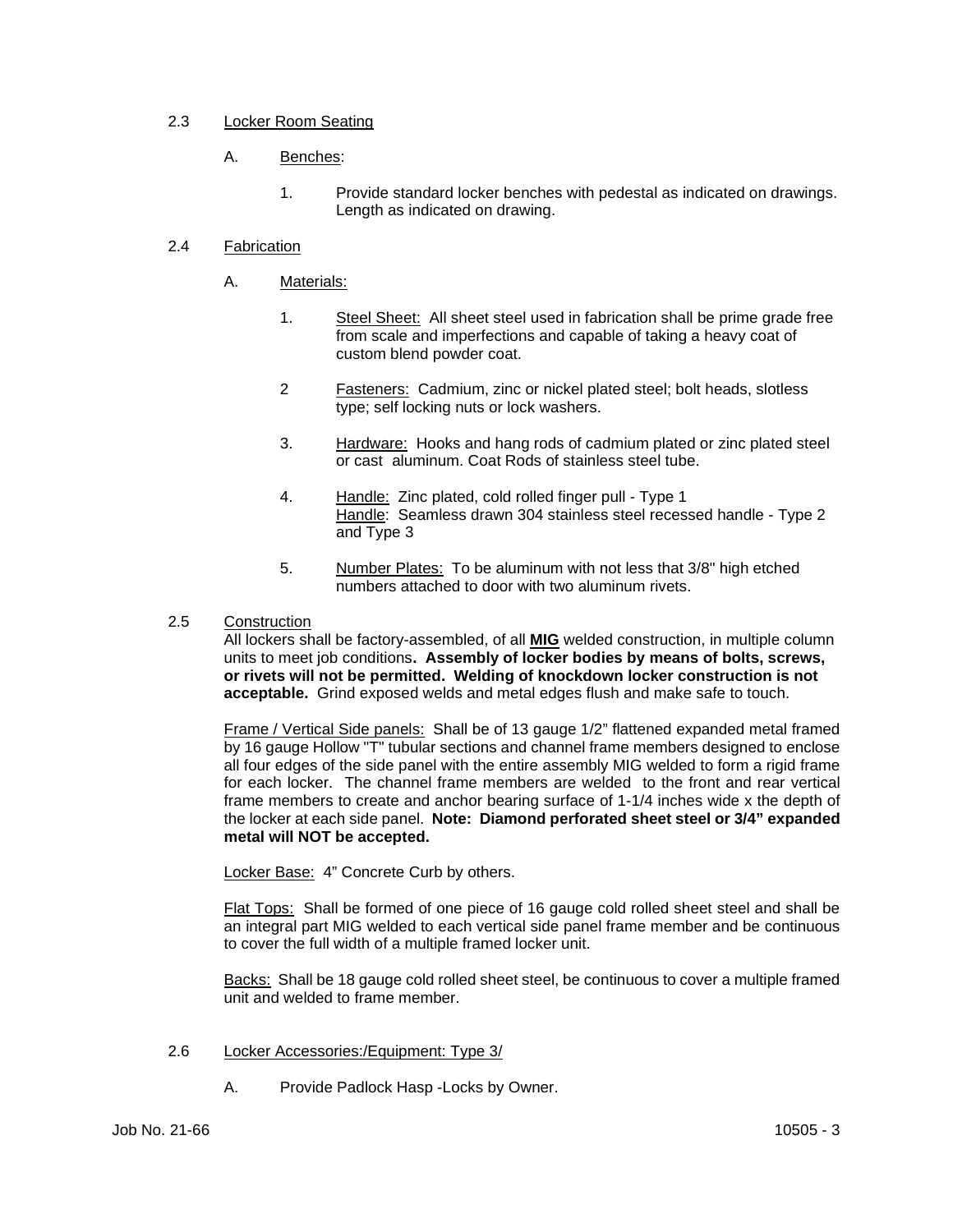B. Equipment: Furnish each locker with the following items, unless otherwise shown.

> Double tier lockers: Openings 30" thru 36" high shall include one double prong ceiling hook and a minimum of two single prong wall hooks.

- C. Finished End Panels (If required): Shall be "Boxed" type formed from 16 gauge cold rolled steel with 1" O.D. double bends on sides and a single bend at top and bottom with no exposed holes or bolts. If lockers have slope tops, end panels must be formed with slope at top to cover the ends of the slope tops. Finish to match lockers. Provide at all exposed ends.
- D. Fillers (if required): Provide where indicated, of not less than 16 gauge sheet steel, factory fabricated and finished to match lockers. **Solid Ends at all corner and filler conditions.**
- 2.7 Finishing: All locker parts to be cleaned and coated after fabrication with a seven stage zinc/iron phosphate solution to inhibit corrosion, followed by a coat of high grade custom blend powder sprayed and baked at 350 degrees Fahrenheit for a minimum of 20 minutes to provide a tough durable finish. Color to be selected from manufacturer's standard list of colors. **Two-Tone Color Combination: Shall be at no additional cost with the locker body, frame and trim chosen from one color and the door and foot locker seat may be one of any other color chosen from manufacturers standard selection.**

## 3.0 - EXECUTION

- 3.1 Installation
	- A. General :Installation shall be in strict conformance with referenced standards, the manufacturer's written directions, as shown on the drawings and as herein specified.
	- B. Placement: Lockers shall be set in place, plumb, level, rigid, flush and securely attached to the wall (or bolted together if back-to-back) and anchored to the floor or base according to manufacturer's specifications.
	- C. Anchorage: About 48" o.c., unless otherwise recommended by manufacturer, and apply where necessary to avoid metal distortion, using concealed fasteners. Friction cups are not acceptable.
	- D. Trim: Sloping tops, metal fillers and end panels shall be installed using concealed fasteners. Provide flush, hairline joints against adjacent surfaces.

### 3.2 Adjustment

Upon completion of installation, inspect lockers and adjust as necessary for proper door operation. Touch-up scratches and abrasions to match original finish.

### END OF SECTION